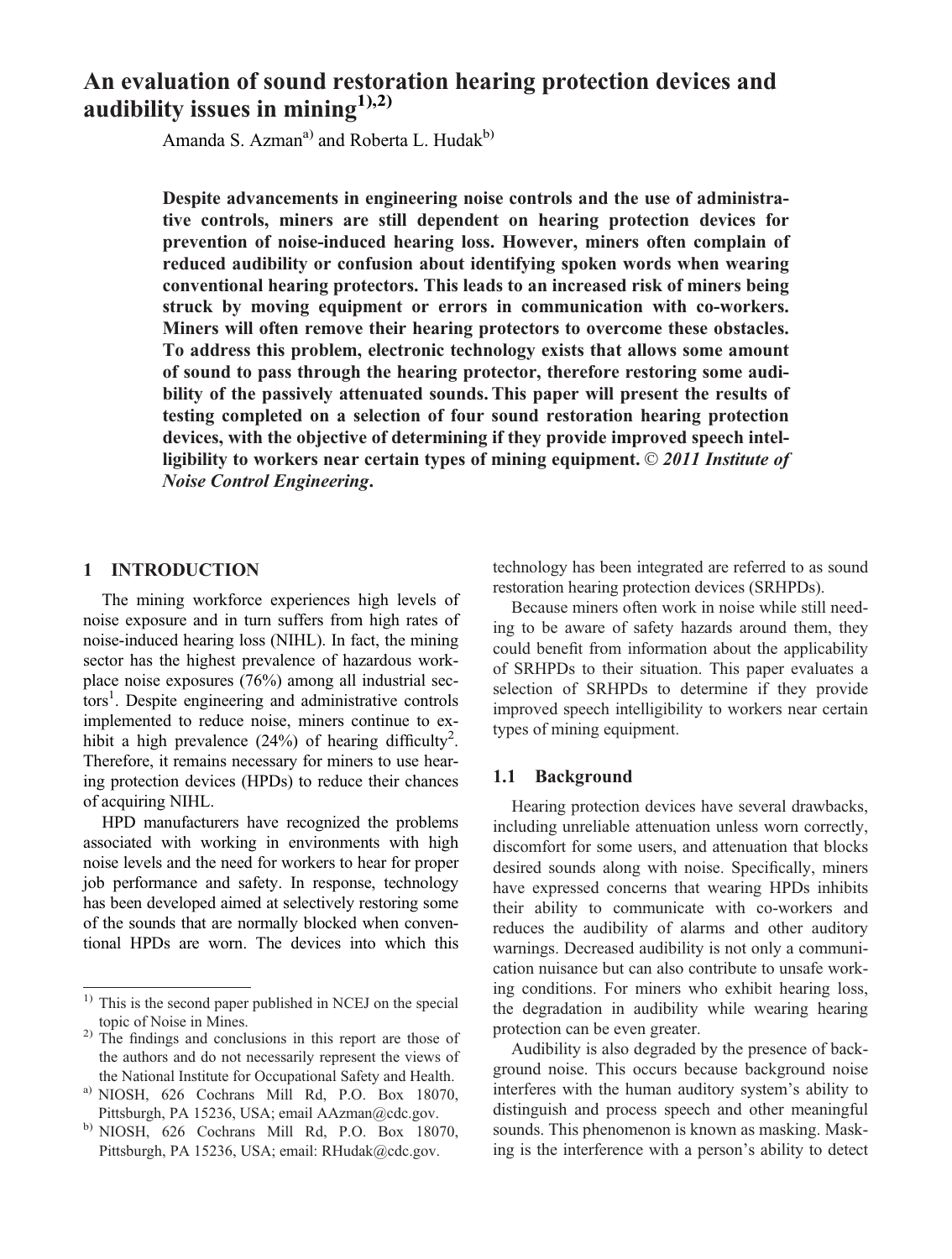and process one sound because of the presence of a second sound. Further, the masking effect of noise becomes more pronounced as the sound pressure level of the background noise increases and the frequency of the background noise decreases. When the background noise reaches a certain level, speech becomes totally inaudible<sup>[3](#page-8-0)</sup>. The high levels of noise that are often present in the mining environment can mask both speech and warning signals, leading to confusion and potential danger.

## 1.2 Current HPD and SRHPD Technology and Research

SRHPDs are just one of several types of electronic hearing protectors available today. Each type of electronic hearing protector has a fundamentally different mode of functioning and different intended purposes, therefore an important distinction between the types must be made.

SRHPDs, also known as level-dependent hearing protectors, have one or two microphones outside of the ear cup and a speaker inside. This design allows for the ambient sound to be selectively amplified, thus enabling the audibility of certain sounds while maintaining protection to the worker from hazardous noise levels. The devices are designed to amplify sounds that are considered to be safe for the human ear, typically those below 80 or 82 decibels<sup>3)</sup> sound pressure level  $(L_p)$ . Below this sound pressure level threshold, the devices provide adjustable amplification to potentially improve audibility. As ambient sound approaches the device's threshold of amplification, the electronic circuitry performs limiting, compression, or other processing to keep the sound transmitted to inside the protector below hazardous levels. The National Institute for Occupational Safety and Health (NIOSH) definition of a hazardous noise level is any noise exposure reaching at least 85 dBA, as an 8-hour time-weighted average. Most of these devices can also be worn in a passive mode with the electronics turned off, functioning as a conventional (passive) hearing protector.

A second common type of electronic hearing protection device involves technology called active noise reduction (ANR), which uses the concept of phase cancellation to reduce the presence of noise under the ear cup. ANR technology reduces or cancels unwanted noise by the addition of a 180-degree out-of-phase electronically generated sound wave. Some ANR devices are designed to provide passive sound isolation and

attenuation, while others provide little noise reduction when turned off.

A third common type of HPD technology uses electronic processing to provide protection from impulse noise. These HPDs are designed to block short duration (less than 1 second), high amplitude sound bursts such as gunfire, explosions, or industrial stamping processes. The current study evaluated SRHPDs, but not ANR or impulse HPDs.

Previous research has examined the benefit of SRHPDs for enhanced audibility as compared to conventional hearing protectors or the open ear. Two studies using the Hearing in Noise Test (HINT) found that performance of SRHPDs was approximately the same<sup>4</sup> or worse<sup>5</sup> by comparison to conventional hearing protectors. Other research has shown that subjects with normal hearing perform better on word recognition tasks when using SRHPDs than with the open ear<sup>6</sup> when tested in a loud environment. It is important to note, however, that these studies varied greatly in their research methods, devices tested, and subject population.

### 1.3 Objective

Based on the above cited research on HPDs and SRHPDs, it has been proposed that SRHPDs may improve audibility for miners as well as for workers in other noisy industries. The objective of the current research is to determine the effect of four types of SRHPDs on the speech intelligibility scores of normal hearing people exposed to three background noises common in the mining environment. Specifically, it is hypothesized that subjects will perform better with an SRHPD in its active electronic mode than when it is functioning as a passive protector. It is also hypothesized that subjects will perform better when exposed to a lower volume background noise than a higher volume background noise. Finally, it is hypothesized that the device with the most sophisticated processing system would have the highest speech intelligibility score.

The current study is the second of two NIOSH studies of the performance of SRHPDs in mining noise. In the first study, an instrumented acoustic test fixture (ATF) was used to measure the output of nine SRHPDs and predict audibility in various background noises with various device settings using the Speech Intelligibility Index  $(SII)^7$ . The experimenters sought devices that had a stated purpose (in their marketing materials or packaging) of improved audibility or communication in high noise environments. Candidate devices were identified through an extensive search of the Internet and contact with known manufacturers of HPDs and other safety products which took place during the spring and summer of 2009. All devices were

<sup>3)</sup> SRHPD specifications vary by manufacturer, therefore the actual limit to amplification varies between 80 and 82  $dB L<sub>p</sub>$  on either a linear or A-weighted scale.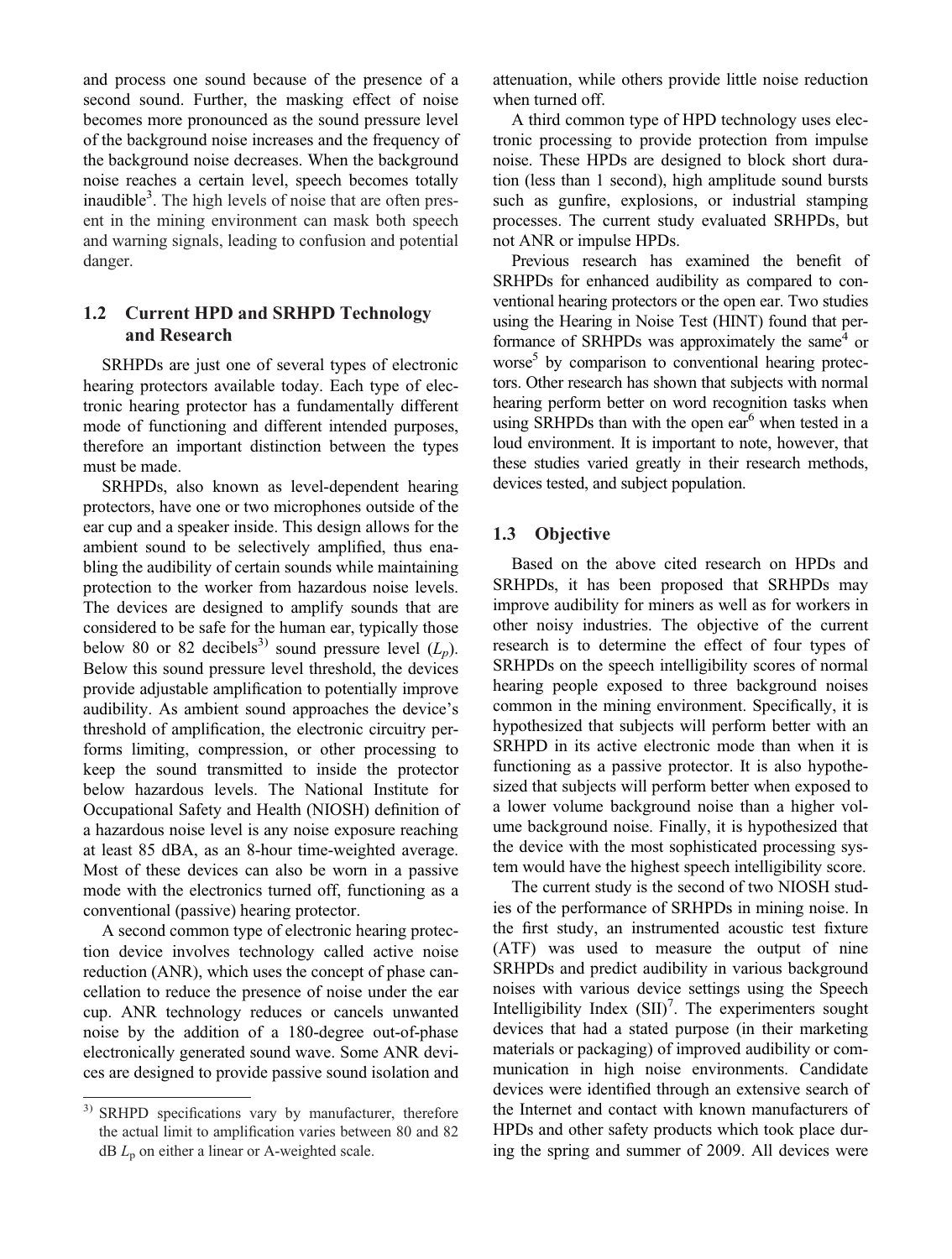purchased in new condition from standard consumer vendors. The results obtained from the SII were used to select a reduced set of devices (from the original group of 9) and conditions for human subject testing in the second stage of research, described here. Because the first study required unweighted sound pressure levels for application of the SII, the second study was also conducted using unweighted values for consistency in methods and results. All references to decibels or sound pressure level  $(L_p)$  throughout the paper are unweighted unless otherwise specified.

## 2 METHODS

#### 2.1 Subjects

This laboratory experiment evaluated the audibility performance of four types of SRHPDs set to specific outputs as tested on human subjects in mining background noise. Potential subjects were recruited from a subject pool maintained by NIOSH. The pool consisted of non-NIOSH employees who had been recruited through postings at local businesses and by word of mouth. An otoscopic exam of each potential subject's ears was conducted to rule out any blockage, infection, or other condition that could affect audibility. Normal hearing sensitivity was required for participation. To ensure that each potential subject had hearing sensitivity better than or equal to 20 dB HL, audiometric testing that followed the modified Hughson-Westlake procedure<sup>8</sup> was conducted using a Welch Allyn GSI 61 2-channel clinical audiometer $9$  and TDH-50 earphones. Middle ear function was assessed by a licensed audiologist using a Welch Allyn GSI 33 middle ear analyzer. All potential subjects with normal hearing sensitivity also exhibited middle ear function within the range of normal. All screening procedures were conducted by a licensed audiologist or CAOHC-certified occupational health nurse. The NIOSH-required Human Subject Review Board approvals were obtained prior to the start of subject testing. Thirty subjects aged 18 to 55 (mean 32 years old, median 30 years old, with 22 females and eight males) passed the required screening measures and were enrolled in the study. The subjects were reimbursed at a standard rate for their participation.

#### 2.2 Devices Under Test

Based on the results from the prior evaluation of nine devices by Azman and Yantek<sup>[7](#page-8-0)</sup>, four devices were selected for subject testing. These devices were labeled as devices 1, 2, 3, and 4. Two of the devices had output adjustment knobs and two had buttons. Device 1 was the most expensive with many proclaimed advanced features. Device 2 was from a widely known

hearing protector manufacturer. Device 3 is permissible for use in underground coal mines. Device 4 was manufactured by a company that produces a variety of mining health and safety products.

Three samples of each type of device were used, for a total of 12 sample devices. All 30 subjects were tested using all four devices in all research conditions. A subject used the same device sample for all tests of that particular device, and each device sample was used by 10 subjects.

#### 2.3 Experimental Paradigm and Stimuli

The Modified Rhyme Test (MRT) was the testing paradigm implemented. The procedure in ANSI S3.2  $2009^{10}$  $2009^{10}$  $2009^{10}$  was used as guidance; however deviation from the standard was necessary. The lengthy practice and training time required within the standard was not implemented because it, in addition to multiple conditions of testing would have led to an overly long test protocol that could have created concerns for subject fatigue. Even without the training and practice time stated in the standard, the test sessions neared six hours for some subjects. Also the minimum number of talkers stated within S3.2-2009 was not implemented because it requires an equal number of talkers and listeners. For this situation, it was more important to have a consistent speech stimulus and was not realistic to have 30 talkers to equal the 30 listeners (subjects) participating in the study.

The MRT is useful for this purpose because it is designed to determine speech intelligibility of communication systems. This closed-set response test was developed by House et al.<sup>11</sup> and has been shown to yield self-consistent and reliable results $^{12}$  $^{12}$  $^{12}$ . The MRT has demonstrated sensitivity to degraded speech and has been used successfully with human and digitally altered speech stimuli both in reverberation and in noise. Other standard hearing protector tests, such as ANSI  $S12.6-2008^{13}$ , determine the attenuation of hearing protectors, but were not implemented because quantification of attenuation was not the purpose of this study.

The MRT consists of 50 six-word sets of monosyllabic English words that vary on either the first or the last sound. The listener is shown a printed list of 50 six-word sets from which to choose a pre-recorded, spoken target word, which is always among the six listed words. The target word is presented, then there is a brief pause while the listener chooses between the options, then the next target word is spoken. This is repeated for all 50 targets of a particular list. Figure [1](#page-3-0) illustrates an example of three six-word sets from an MRT list that was used in this study. A full test list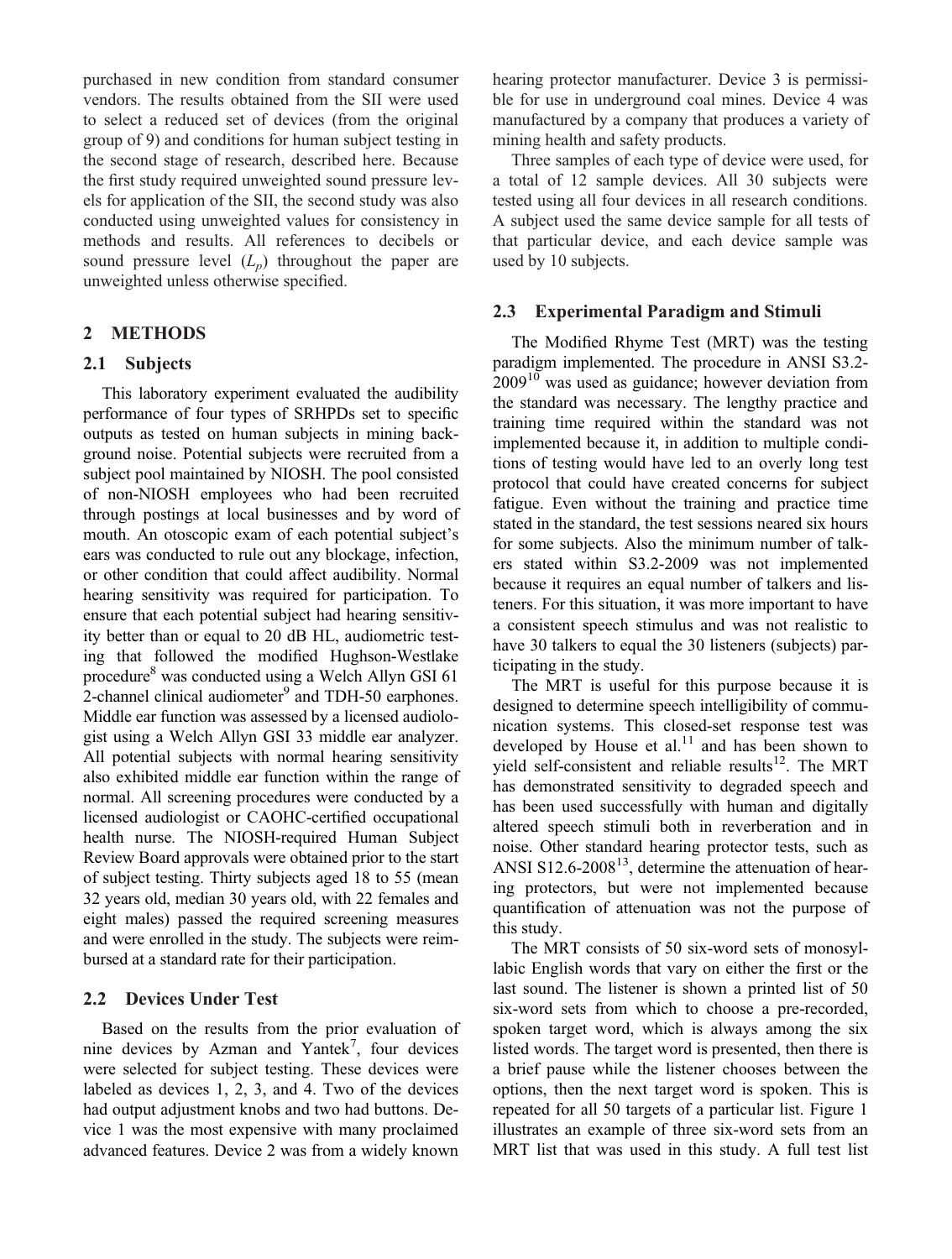<span id="page-3-0"></span>

| List 7 |      |            |      |  |
|--------|------|------------|------|--|
| 1      | shop |            | cop  |  |
|        | top  | mop<br>hop | pop  |  |
|        |      |            |      |  |
| 2      | ray  | raze       | rate |  |
|        | rave | rake       | race |  |
|        |      |            |      |  |
| 3      | wick | sick       | kick |  |
|        | lick | pick       | tick |  |

Fig. 1—Example of the first three six-word sets of list 7 of the modified rhyme test. One word from each set is the spoken target word which was circled or highlighted by the subject.

contains 50 of these sets. The 50 six-word sets were randomly ordered into 40 lists, each set with a randomly-determined target (spoken) word.

Listener responses can be scored as (1) the number of words heard correctly; (2) the number of words heard incorrectly; or (3) the frequency of particular confusions of consonant sounds. For the purposes of the current study, the MRT was scored by percentage of correct responses (e.g., 35 correct out of 50 stimuli would be 70% correct). This provides a simple means for comparing performance across devices.

The MRT stimuli were recordings of spoken target words generated during previous NIOSH work. For the current project the MRT target words were adjusted to 82 dB  $L_p$  as measured by a Bruel and Kjaer 4188-A microphone hanging in the center of the booth routed through a National Instruments PXI 4462 4-channel data acquisition system, and analyzed by a Nelson Acoustics Trident acoustic analysis software package. The Trident software provides a real-time display of the sound pressure levels in the booth as well as onethird octave band data.

It is recognized that this stimulus sound pressure level is louder than the volume at which speech would typically occur. However, speaking with a raised voice is a realistic occurrence in noisy environments, and this level is in accordance with the standard speech spectrum level of 82 dB  $L_p$  identified as "shout" in ANSI  $S3.5$ -1997<sup>14</sup>. This was also the speech level used for the prior NIOSH SII study; therefore the same level was used in the current human subjects study for consistency.

Sounds from the mining environment served as the background noise for the MRT testing. These noises were recorded by NIOSH researchers during earlier field studies. The recordings consisted of noise from continuous mining machines (CMM) and roof bolting machines (RBM), which are common sources of noise

overexposure in underground coal mining. The original recordings consisted of sound from operating modes of the CMM and RBM, but also occasionally included workers' voices and other extraneous sounds. The sound files were edited for time and content to contain 30 seconds of the sound emitted during the desired mode of operation of the machine. The background noise levels were adjusted to 80 dB 30-second  $L_{eq}$  for the CMM cutting/conveying and the RBM drilling, and to 78 dB 30-second  $L_{eq}$  for the CMM tramming. The range of  $L_p$  within the 30-second  $L_{eq}$  for the CMM cutting/conveying and the RBM drilling was 79.5–80.5 dB while the range of  $L_p$  for the CMM tramming was 76.5–79 dB. These levels were measured in the center of the booth by the same 4188 microphone and the Trident software. The 30-second clips were looped to yield background noise files that were 4.5 minutes in length. Spectral analysis of the noise files showed that the noises varied in spectral content as well as  $L_p$ . Figure [2](#page-4-0) shows that the RBM noise contains relatively more high frequency content than the two CMM noises.

The background noises were then digitally merged with MRT stimulus words so that synchronization of the words in relation to the start and stop of the background noise was consistent for all test lists. This was done to yield 40 test lists that had equal timing for the start and stop of the target words as well as equal timing for the start of each individual test word in relation to the background noise. The background noise started 10 seconds prior to presentation of any target words of the MRT test list and stopped 10 seconds after the end of the list. The combined background noise/MRT stimulus test lists were saved as 40 individual files for use during the subject testing.

#### 2.4 Testing Apparatus

All research took place in the Auditory Research Laboratory located at the NIOSH Pittsburgh facility. All testing occurred in a double-walled sound-treated hearing test booth. The stimuli sound sources were stored as lossless digital files and were played from a desktop personal computer. Sound sources were routed into the test booth through an MPX 300 amplifier and a GSI clinical audiometer. The audiometer was used to adjust stimulus intensity to 1 dB accuracy. The soundtreated booth was outfitted with two diagonallysituated Cambridge Soundworks Model 6 speakers from which the test stimuli were presented. Sound pressure levels of the combined stimulus words and background noise inside the test booth were confirmed using the same microphone and data acquisition system mentioned previously.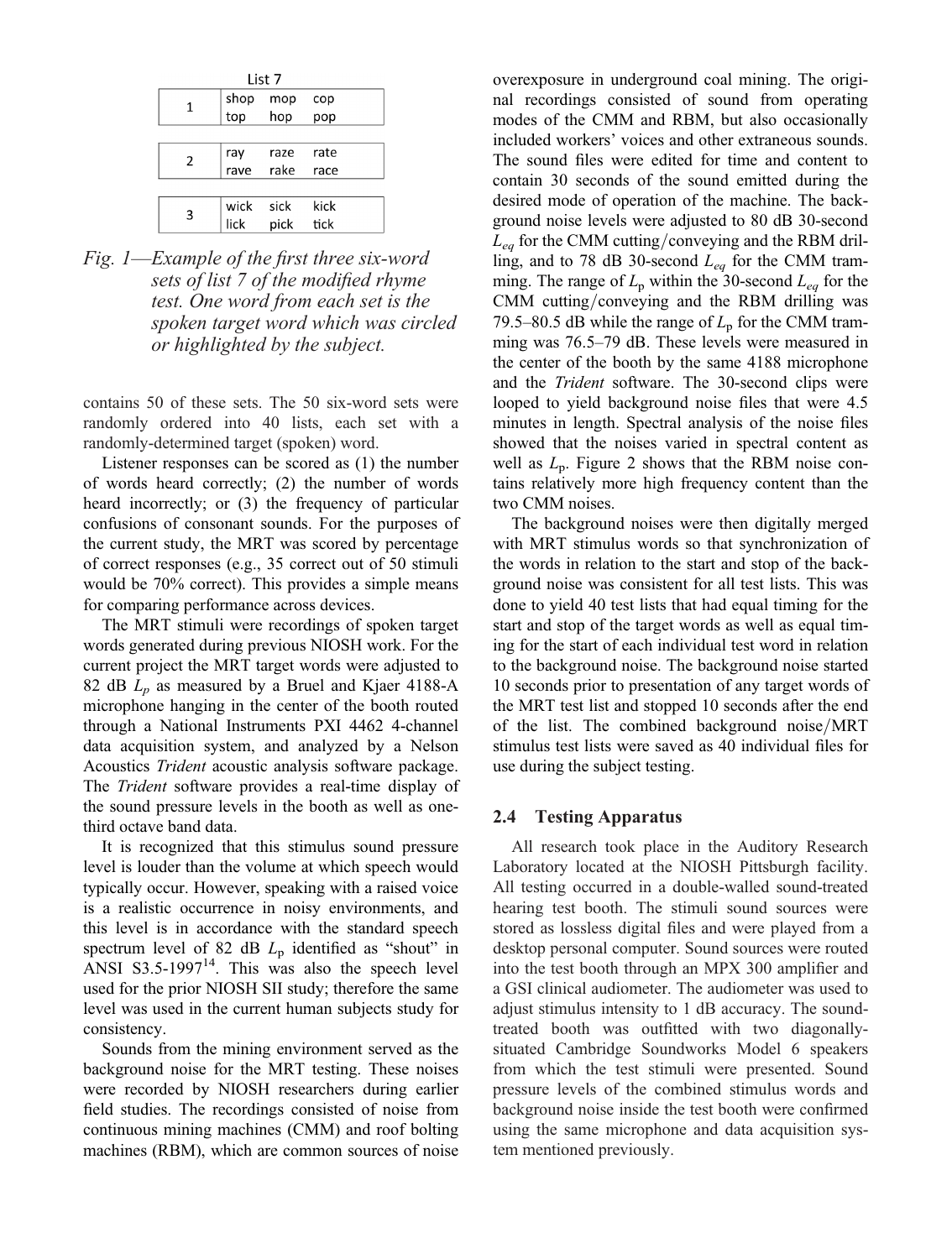<span id="page-4-0"></span>

Fig. 2—Unweighted frequency spectra of the 3 background noise sources. Notice that the CMM noises contain more low frequency content than the RBM noise.

#### 3 PROCEDURE

Subjects were tested using the MRT while seated in the center of the test booth in a non-absorptive chair with a small desk on which their response sheet and writing tool were located. All SRHPDs were fitted on the subjects by a researcher. The researcher also manipulated the output control of the SRHPD to the desired position. Each subject was tested in nine conditions for each of the four devices across either one or two sessions. The conditions for testing each of the four devices were the three noise types (CMM cutting and conveying 80 dB, CMM tramming 78 dB, or RBM drilling 80 dB) by the three device settings (passive,  $\frac{1}{4}$  output,  $\frac{3}{4}$  output) which resulted in 36 conditions. For each condition, a separate test list was used. Four additional test lists were used as practice lists before beginning testing.

In accordance with the MRT, the subjects selected, by circling or highlighting, a spoken target word from a closed set of words that were visually displayed on sheets of paper. The test lists were presented from the speakers in the test booth. The spoken target words began after 10 seconds of background noise with each utterance lasting approximately 1.5 seconds with a 3-second pause between each utterance. The carrier phrase *mark the* \_\_\_\_\_ *now* was used in all conditions. During the 3-second pause between words, the background noise continued. Subjects were instructed to mark the target word from a response list containing the 50 six-word sets. The sets were numbered 1–50 and matched the auditory presentation order. There was a 1–3 minute break between each word list while the hearing protector and response sheet were changed by the researcher. Testing was monitored through a window in the test booth to ensure that the subjects remained on the correct six-word set as the list progressed. Subjects were instructed to guess at the word when they could not discern it. This procedure was done for all 36 test lists and the practice lists. The list order, SRHPD model used, SRHPD setting used, and background noise were all randomized. Although subjects often made comments regarding test conditions or their performance, no feedback was given by the researchers regarding correctness of responses or difficulty of listening conditions.

The study resulted in 1080 response lists derived from testing 30 subjects on 36 different test lists (the practice lists were not used in the final analysis). The paper copies of all results were scored by two research assistants. There was no threat of bias in scoring based on knowledge of the test procedure, condition, or subject because the chosen word was either correct or incorrect. The results were coded and entered into electronic format by another researcher with 20% of the results checked for accuracy by the primary researcher. Devices were coded as 1, 2, 3, and 4; noises were coded as 1 for CMM tramming, 2 for RBM drilling, and 3 for CMM cutting/conveying; settings were coded as 0 for off/passive, 1 for  $\frac{1}{4}$  of output, and 3 for  $\frac{3}{4}$  of output.

#### 4 RESULTS

A 3x3x4 analysis of variance (ANOVA) was used to test the hypotheses with score as the dependent variable and noise, setting, and device as the independent variables. ANOVA can also be used to detect interaction effects, although none were hypothesized. Table [1](#page-5-0) shows the mean performance scores represented as speech intelligibility scores for each category of the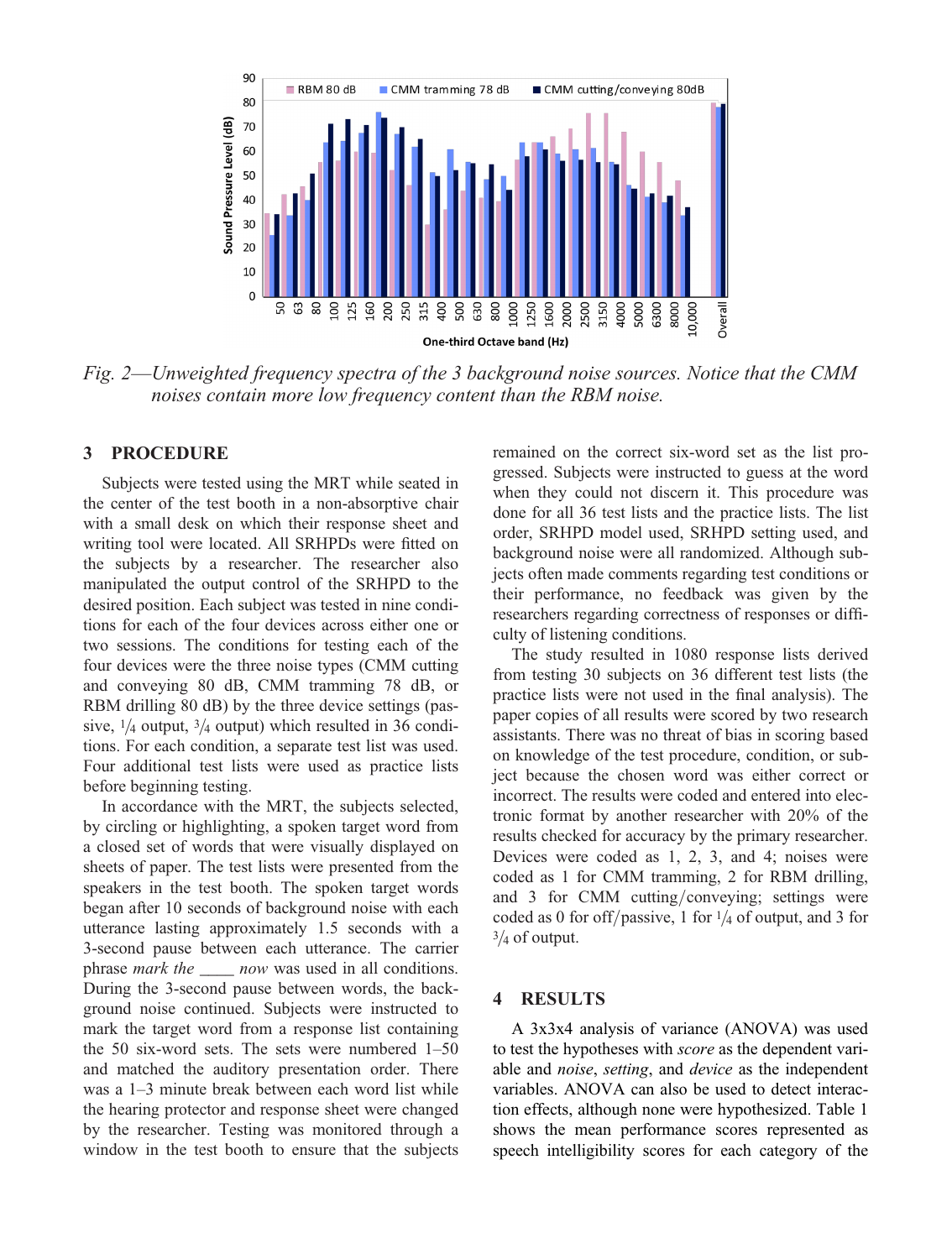<span id="page-5-0"></span>Table 1—Mean performance scores represented as speech intelligibility for each level of the independent variables when collapsed across all other variables.

| <b>INDEPENDENT</b><br><b>VARIABLE</b> | Mean Performance<br>Score | Standard<br>Deviation |
|---------------------------------------|---------------------------|-----------------------|
| <b>NOISE</b>                          |                           |                       |
| Tramming                              | 88.59                     | 5.17                  |
| Drilling                              | 73.14                     | 6.79                  |
| Conveying                             | 66.18                     | 8.65                  |
| <b>SETTING</b>                        |                           |                       |
| Passive                               | 76.84                     | 11.19                 |
| $1/4$ output                          | 76.90                     | 11.60                 |
| $3/4$ output                          | 73.95                     | 12.06                 |
| <b>DEVICE</b>                         |                           |                       |
| 1                                     | 76.15                     | 11.66                 |
| 2                                     | 76.60                     | 11.28                 |
| 3                                     | 76.20                     | 11.33                 |
| 4                                     | 74.92                     | 11.76                 |

independent variables. The largest difference in mean speech intelligibility scores was found between the categories of the noise independent variable (22% change from highest to lowest score). The difference is much less from the highest to lowest mean scores within the setting and *device* independent variables (3% for setting and less than 2% for device).

While the ANOVA found that all three main effects were statistically significant, no interaction effects reached significance. The first hypothesis predicted that performance scores would be the lowest (poorest) with setting 0 (passive) compared to settings  $1 \frac{1}{4}$ output) and  $3(3/4$  output). The analysis showed that the effect of setting reached statistical significance, F  $(2, 1044) = 10.734$ ,  $p < .001$ , however the effect was small from a practical standpoint. The Bonferroni post hoc test<sup>[15](#page-8-0)</sup> revealed that subjects scored  $3\%$  lower when using setting  $3(3/4$  output) than either settings 0 (passive) or  $1 \frac{1}{4}$  output). This result is contrary to the hypothesis that subject performance would improve when the SRHPDs were in the active mode.

The second hypothesis predicted that performance scores would be higher (better) in the background noise with the lower  $L_p$  than in the other background noises. Specifically, performance would be better in the CMM tramming background noise than the RBM drilling or CMM cutting/conveying background noises. The analysis revealed a statistically significant effect for noise  $F(2, 1045) = 1018.251, p < .001$ . The Bonferroni post hoc test revealed that subjects scored 15% better when exposed to background noise 1

(CMM tramming) compared to noise 2 (RBM drilling) and 22% better in background noise 1 than background noise  $3$  (CMM cutting/conveying). The difference in average scores of 7% between background noises 2 and 3 also reached statistical significance.

The third hypothesis predicted that performance scores would be higher (better) when subjects used device 1 than when using devices 2, 3, or 4. The analysis revealed a statistically significant effect for device F  $(2, 1045) = 1018.251, p < .001$ . Contrary to hypothesis 3, the Bonferroni post hoc test revealed that subjects using device 2 scored 1.7% higher than subjects using device 4. There were no other statistically significant differences between devices.

#### 5 DISCUSSION

The most notable differences in speech intelligibility occurred between the three noise sources. When collapsed across all variables, better performance was obtained in the lower level background noise as illustrated in Fig. 3. The best speech intelligibility was obtained in the CMM tramming at 78 dB background noise regardless of device type or setting. Again, this was the background noise with the lowest presentation  $L<sub>p</sub>$ . This suggests that regardless of the device used or the setting of the device, better performance occurs in relatively low background noise situations, which is contrary to user expectations that the devices are most beneficial in high noise settings. Also evident in Fig. 3 is that within each background noise, mean performance varied by approximately 5% or less. That is, little difference can be noted by device or device setting within each type of noise.



Fig. 3—Graph indicating that speech intelligibility results varied the most by background noise source.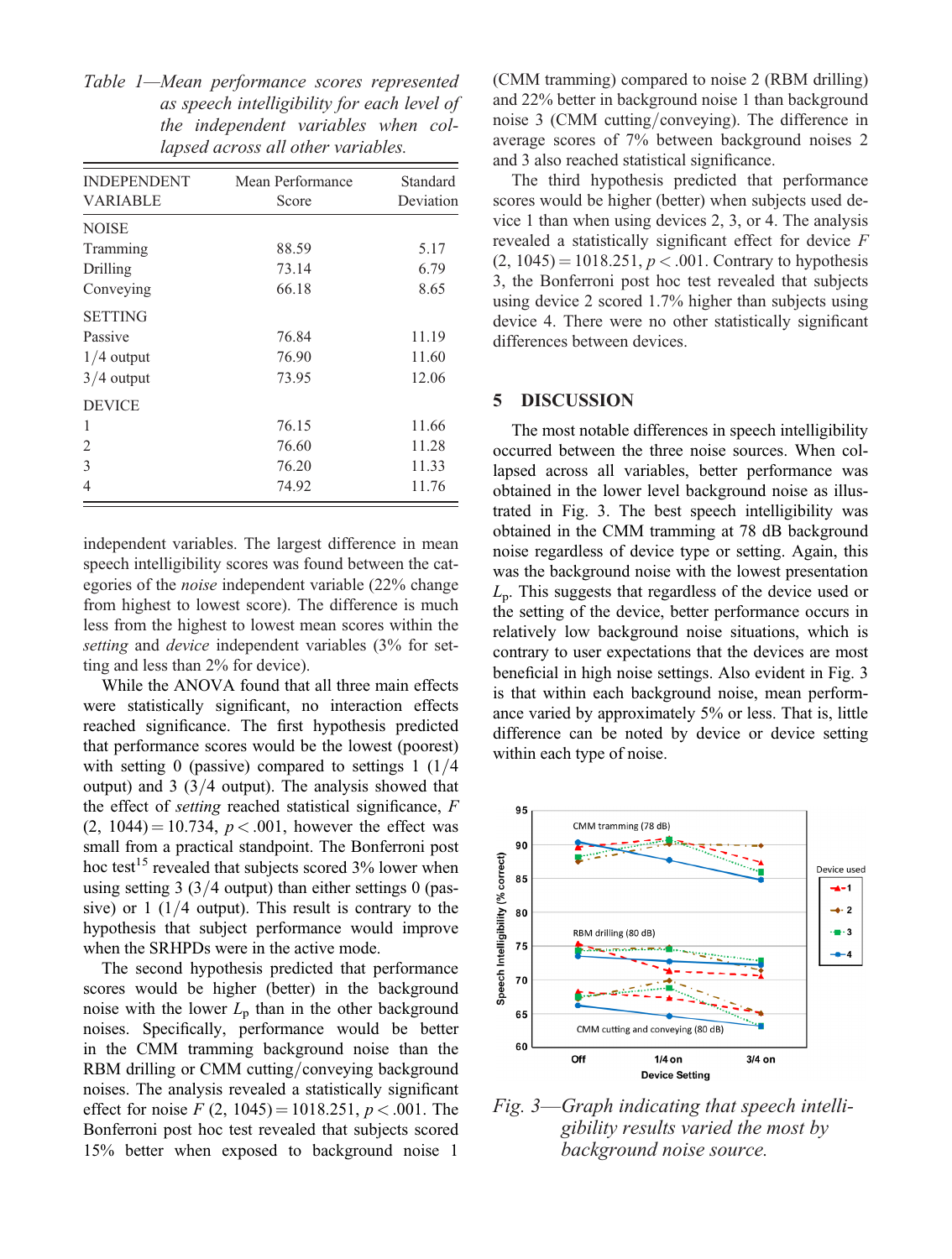Smaller differences are noted in speech intelligibility scores between device settings; however, these differences are contrary to an expectation that higher settings would increase performance. The best performance was found when the device was turned off or at  $\frac{1}{4}$  of its output. In working conditions, many users will be tempted to turn the devices to maximum output under the impression that they will receive maximum benefits. Clearly, this is not the case, as can be seen in Figs. 4, 5 and 6. For all of the noises and devices evaluated, performance was the worst when the device was at the maximum output setting.

While the results indicate statistical significance, one must also consider the practical significance of these findings. Many of the performance differences were on the order of 1–2 words, or 2–4 percentage points. This small difference in speech intelligibility is unlikely to have a dramatic effect on the ability of a miner to comprehend spoken language. Further, none of the devices or conditions neared 100% speech intelligibility, but they all remained at 50% or better.

Although there is a clause within S3.2-2009 to calculate MRT scores with a correction for subjects guessing the correct word, this calculation was not included in the analysis. The application of the correction factor reduces scores by a ratio of the number of incorrect choices. The correction for guessing would be applied to all test conditions and would affect all of them to approximately the same degree. Therefore, it is unlikely that that inclusion of the correction factor would change the relative results based on comparisons across conditions.



Fig. 4—Speech intelligibility scores for the various devices and settings in background noise source CMM tramming 78 dB. Small improvements can be is noted from  $\frac{1}{4}$  on to  $\frac{3}{4}$  on.  $1/4$  on, but no additional improvement noted with some devices from off to



from off to  $\frac{1}{4}$  or  $\frac{3}{4}$  on. Fig. 5—Speech intelligibility scores for the various devices and settings in background noise source RBM drilling 80 dB .No improvements can be noted

The intent of this study was to evaluate SRHPD performance in various mining noises. The main noise characteristic of interest was the  $L_p$  at which the background noises were presented, however the frequency spectra varied as well (see Fig. [2\)](#page-4-0), which is common with real-world noises. While the best performance was observed for the lowest noise  $L_p$  (as expected), a smaller effect was also found between noises at the same  $L_p$ , but with different spectral content. The current study was limited to just the three different noise samples, which is insufficient to fully explore the interaction between noise spectral content,  $L_p$ , device processing characteristics, and audibility. Future studies should consider including noise samples from more types of



tional improvement is noted from  $1\!/_{\!4}$ devices from off to <sup>1</sup>/4 on, but no addion to  $3/4$  on. Fig. 6—Speech intelligibility scores for the various devices and settings in background noise source CMM cut $ting/conveying 80 dB. Small$ improvements can be noted with some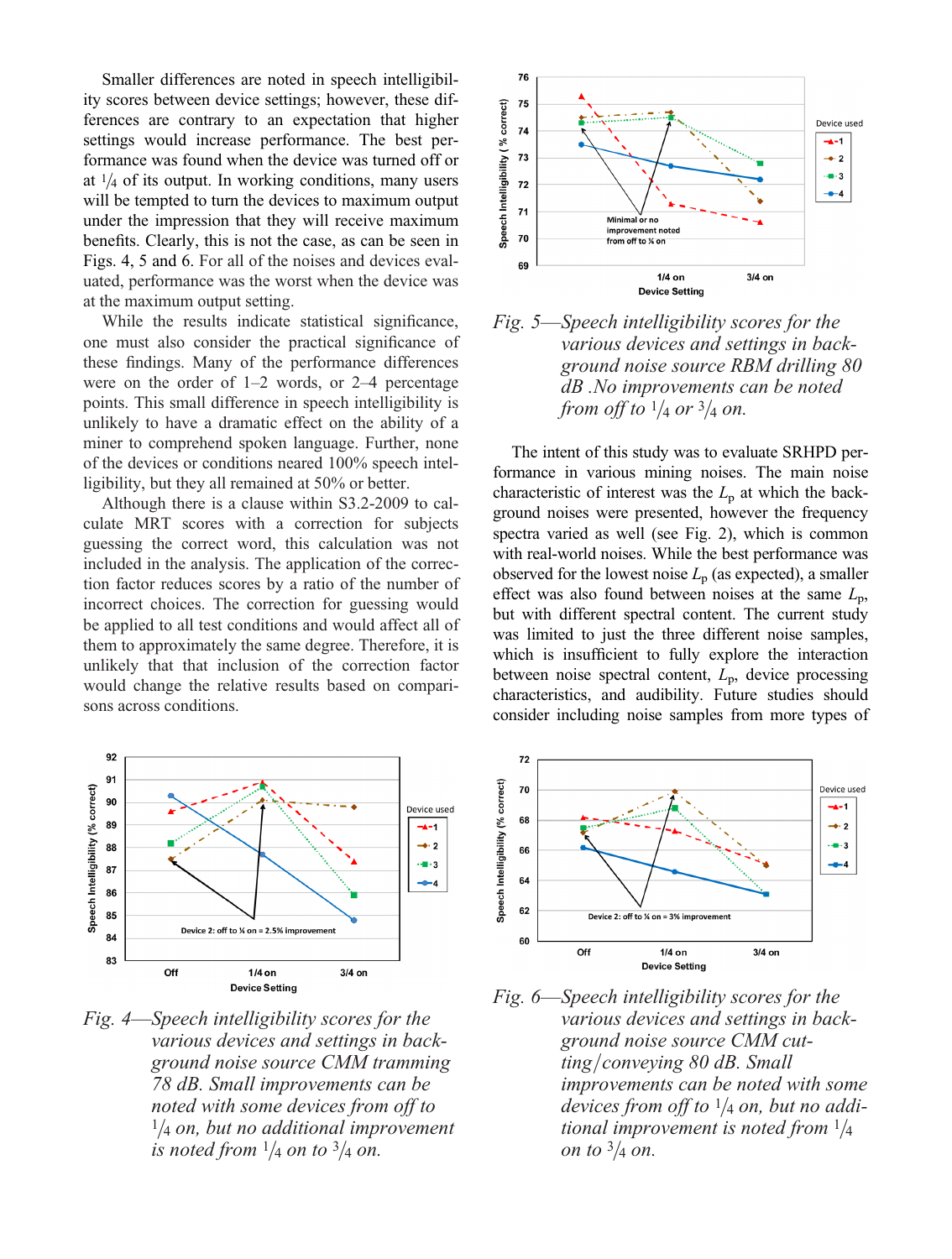machinery that encompass a broader range of spectral content and  $L_p$ . To gain more control over withinsubject performance, future studies should also consider acquiring a baseline of speech intelligibility in a quiet setting to identify each subject's decrement due to noise and improvement (if any) due to SRHPD processing.

A final limitation lies within the presentation of the background noise and MRT words within the test chamber. The mining background noises and the MRT words were digitally mixed and presented as a monaural signal through the two loudspeakers in the test chamber. This presentation eliminated any opportunity for subjects to use spatial cues to differentiate between the speech and noise sounds. In some mining settings, workers are very close to a machine noise source while speech occurs at a distance. In other cases, machine noise may be at a distance while the worker is listening to speech from a nearby coworker. In each of these cases, directionality cues and cues related to the acoustic environment (e.g., reverberation) could affect the relative audibility of speech in noise. Greater control over these factors could be attained by simulating the environment through a multi-loudspeaker arrangement. Near field sounds (e.g., speech from a nearby colleague) could be represented by having the sound emanate from a single loudspeaker in the array. Although the simpler two-loudspeaker monaural configuration used in the present study could have lowered overall absolute audibility scores, it is unlikely to have resulted in any systematic bias in the relative findings. Because the study was intended to assess relative performance of SRHPDs in various conditions, a factor that has a uniform effect is not a significant concern. Still, a more realistic multi-loudspeaker setup would be useful in future studies, especially if devices are developed with spatial processing capabilities.

## 6 CONCLUSIONS

Sound restoration hearing protection devices, or level-dependent hearing protectors, do not appear to provide a simple across-the-board solution to improving audibility for workers in mining. The devices show small potential benefits when worn in specific ways in certain noise situations, but those situations must be carefully assessed for workers to enjoy the benefits of wearing SRHPDs, as follows:

SRHPDs provide the most benefit for speech intelligibility in background noise levels that may not cause a worker to reach the NIOSH recommended exposure limit (85 dB(A) as an 8-hour time-weighted average with a 3 dB exchange rate). This testing was done with background noises of 78 or 80 dB  $L_p$ . The previous instrumented SII study<sup>[6](#page-8-0)</sup> employed a background noise of 95 dB  $L_p$ , which is a more typical sound pressure level for operators of continuous mining machines. With the CMM noise at 95 dB, it was estimated that speech cues would be almost totally inaudible despite the processing technology because of the powerful masking effect of the noise.

SRHPDs provide the most benefit at lower output settings. Wearers must be aware of the output levels to which they adjust the devices. Wearers should listen to ambient sounds through the devices while they adjust them and recognize that they can make additional output adjustments as the ambient noise changes.

A recent study investigating the benefits of active versus passive hearing protectors has revealed similar results<sup>16</sup>. The results of this study found that speech recognition of active and passive HPDs was highly dependent on the background noise implemented. Additionally, the passive hearing protectors improved speech recognition at higher stimulus sound pressure levels. Variation among devices and settings was found to which the authors recommended trial of the devices in various sound environments.

Although limited benefits may be obtained from SRHPDs by workers who are constantly exposed to high levels of noise, one must also consider the potential benefits of SRHPDs for workers who are intermittently but repeatedly exposed to hazardous noise throughout their working shift, or those who have noise exposure at the lower end of the hazardous continuum (85–89 dBA 8-hr TWA). Research has shown that in various heavy industries such as road construction, sheet metal stamping, and lumber milling, the use of hearing protection is highest when noise exposure is relatively high and exposure is continuous $17$ . Workers who are only intermittently noise-exposed or those at the lower exposure levels are less likely to maintain HPD use, especially in situations where they feel that the noise has dropped below a hazardous level. The use of SRHPDs would allow for those workers to maintain some amount of audibility while protecting their hearing in intermittent or lower-level hazardous noise.

The results of this study show that when exposed to lower level noises, wearers of SRHPDs continue to identify speech well when the devices are set to a low output. Because the devices allow ambient sound to pass through, with proper training on device use, workers may be less likely to remove their hearing protectors to communicate when they are in relatively quieter conditions that they might consider non-hazardous. Continued use of hearing protectors in these conditions has two benefits to the worker. First, they will not